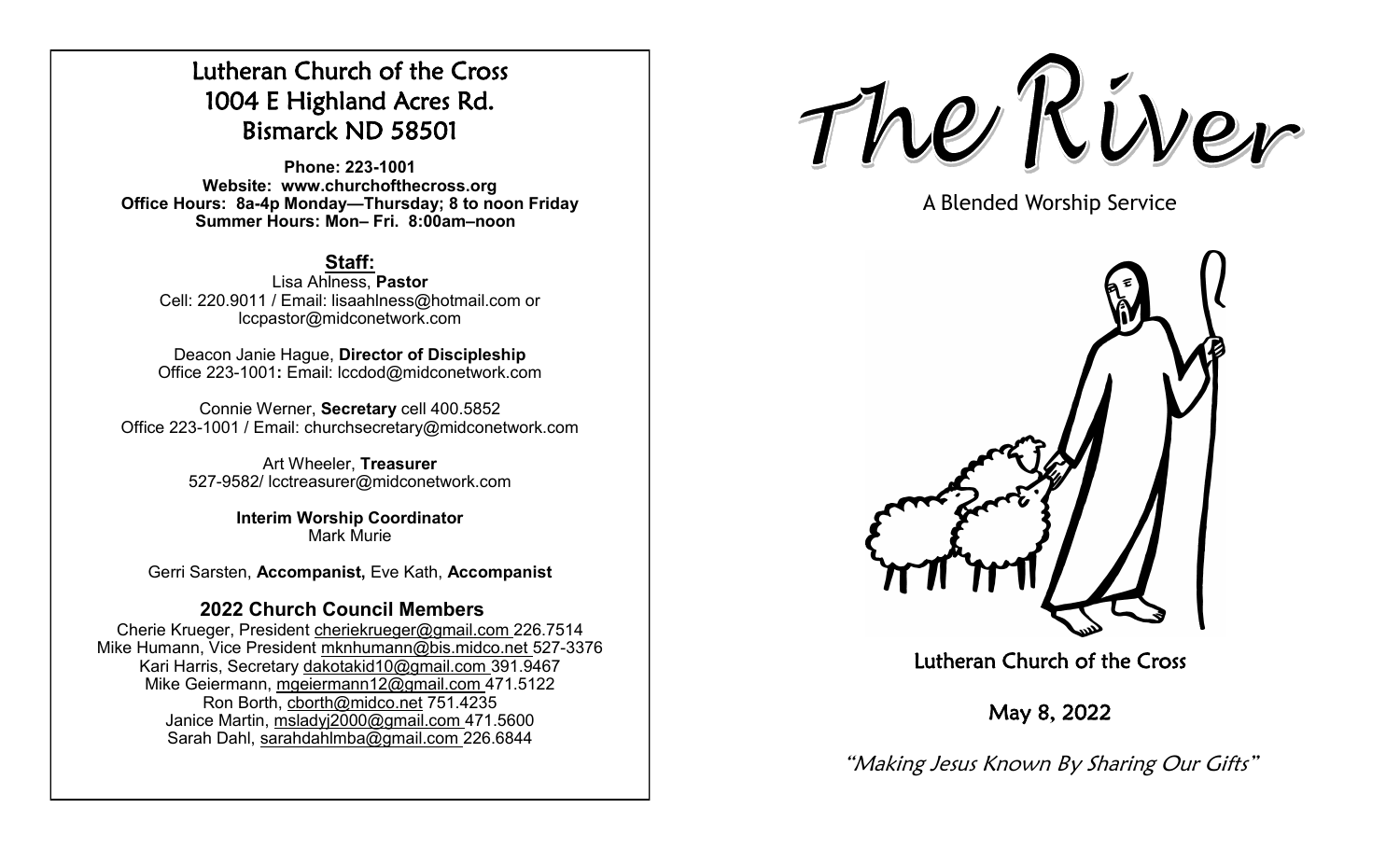#### **LUTHERAN CHURCH OF THE CROSS**

*"The River" Worship Service 4 th Sunday of Easter* **Youth Worship Service/First Communion May 8, 2022**

### WE COME TOGETHER

*You are invited to sing with the Worship Team as we gather for worship. All songs and worship liturgy will be projected on the screens for your use.* 

#### **PRELUDE MUSIC**

 *"I'll Do My Best" "Lord I Lift Your Name on High" "You Are Holy"*

**WORDS OF WELCOME AND ANNOUNCEMENTS, TEACHER APPRECIATION**

**GREETINGS OF PEACE**

**PRAYER OF THE DAY**

**OUR CONFESSION, GOD'S FORGIVENESS**

**GATHERING SONG:** "All are Welcome"

**CHILDREN'S MESSAGE**

#### WE HEAR GOD'S WORD

**FIRST READING:** Acts 9:36-43

**RESPONSIVE READING:** Psalm 23

**SECOND READING: Revelation 7:9-17** 

**GOSPEL ACCLAMATION:** *"Alleluia! (Give the Glory)" Please Stand*

**GOSPEL READING:** John 10:22-30

**SERMON** Sam WolfCCM

## **Volunteers, Volunteers, Volunteers! Volunteers! Volunteers!**

For coffee, Wednesday meals, dishwashing, for reading, ushering, and communion assistants, for singing, being a musician, playing the piano, for raking, mowing, weeding, Etc. Etc. Etc. *You* are the life blood of this church. We need you. Like organizing? We have a project in mind. Find the sign up sheets or call the office to volunteer.

**Grounds clean up day and week!** LCC will be hosting a clean up day on Wednesday May 18th from 7-8pm. We will be getting the lawn and outside of the building ready for summer. Please bring gloves and a rake. We hope you can join us. Treats and fellowship will be provided after clean up! On Saturday, May 21, from 9 am til noon, we will host an indoor cleaning day. Bring gloves if you like and any cleaning tools you prefer (we do have cleaning supplies here, of course.) The coffee will be on and treats available! If these times don't fit your schedule, we have a master list of things to be done. It will be in the plastic mailbox outside Connie's office. Simply come, choose a task, and when completed, cross it off and sign the sheet. Check with the office for entry possibilities if you'd like to come outside of normal hours. Many hands make for great fellowship and light work! Thank you for your time and elbow grease to help LCC shine.

**"Mother the Camp"** is this month's Altar Focus. The list which you'll find on the round table in the narthex is wonderfully organized into categories, from office to food to craft items to maintenance to paper products and gas cards. All of these gifts help greatly with offsetting camp's summer costs. You make a difference in this ministry! Please pick one up the list for the next time you go shopping.

**Session #6:** *Leaving a Financial Legacy.* Rev. Keith Pearson, the ELCA Regional Gift Planner for our synod, will be with us on May 15, both in worship and for this session afterward. He works with individuals on legacy plans as well as with congregations' endowment committees. Best of all, he is available to us and to you free of charge. A bit of the offerings LCC sends on to the WND Synod and the ELCA fund his work for all of us. Whether you have a plan in place or would just like to hear more, please join us for this final session. You may think you have little or nothing to pass on, but you might be surprised.

Our **"Love Your Neighbor"** campaign to help furnish and finish the chapel at the new Missouri Slope Lutheran Care Center continues through today. You can make an outright gift or pledge payable over time, up to 5 years. Thanks for your prayerful consideration of this project, which will have a great impact for years to come.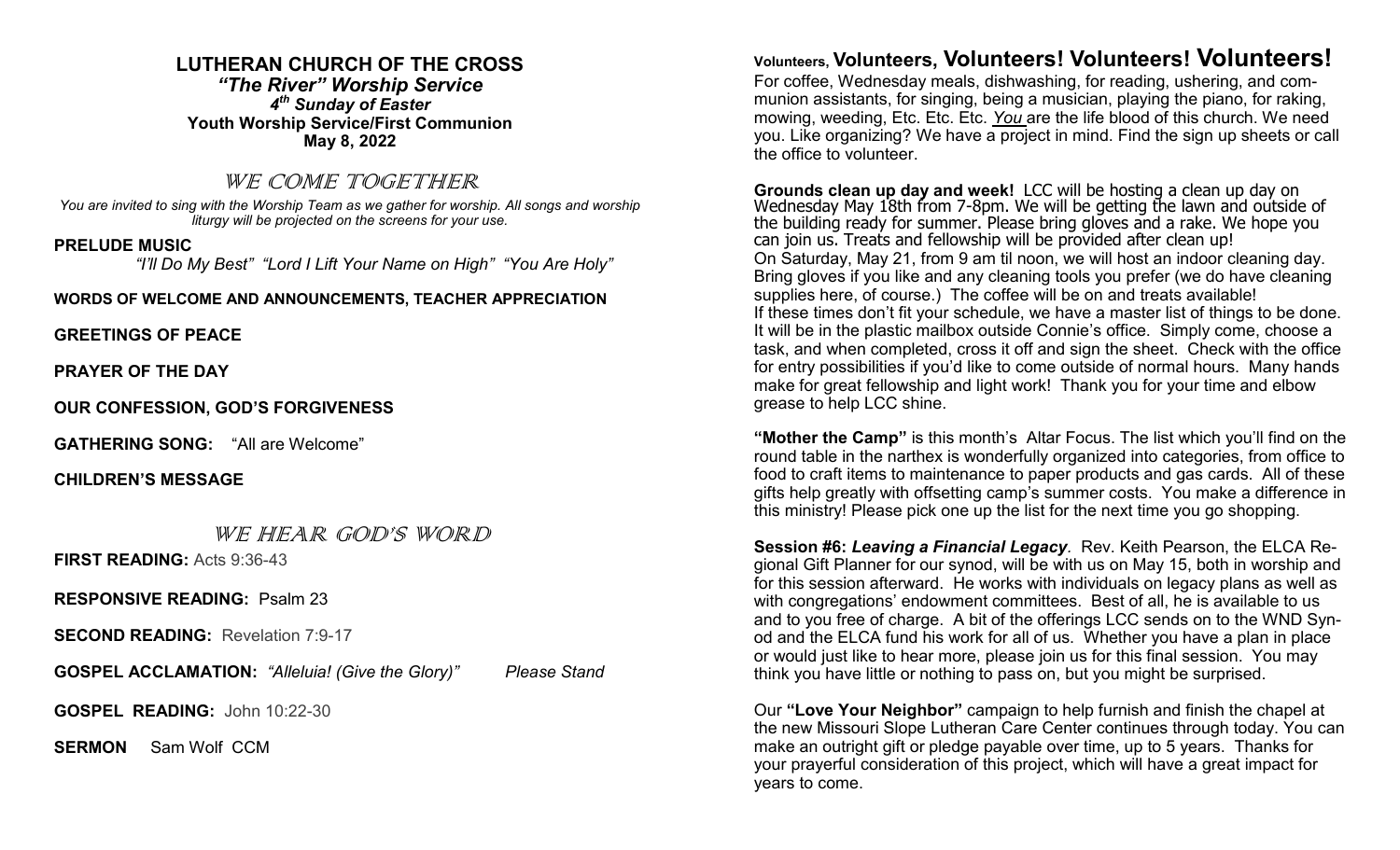## **ANNOUNCEMENTS**

**Welcome to Lutheran Church of the Cross, and to "The River" Blended Worship Service this morning!** If you are visiting with us today, please take a moment to sign the guestbook in the narthex.

# Happy Mother's Day!

**Congratulations** to our 3rd graders who are receiving their First Communion today. We are excited to walk with you on this next step in your faith journey. 3rd graders receiving their first communion today are: Bria Blanchard, Hadley Currie, Elliot Krumwiede, Maggie Volk, and Hartley Sommers.

**Book Club Choices:** Meets the 2nd Wednesday at 1:30 in the Library. May: THE DUTCH HOUSE by Ann Patchett June: THE BOOK OF LOST NAMES by Kristen Harmel July: THE MAID by Nita Prose Aug. BICYCLING WITH BUTTERFLIES by Sara Dykman

"Thank you to our church family for all your support after our fire. Whether it was a kind and concerned word, a hug, a gift of money or a handmade afghan, comfort food or help moving furniture, it was all welcomed and appreciated. It made the move to our "temporary" housing so much easier. You're the Best!" Barb Norby & Family



LCC's Education Committee values the congregation's participation and input as we continue to plan educational experiences for our members. **This particular survey is focusing on the youth and family opportunities**, with additional surveys for young adult and adult education coming soon. Please take 3-4 minutes to complete the survey and provide feedback to the committee by using the QR code listed here OR using this link **[https://](https://www.surveymonkey.com/r/BGYVW6V)**

**[www.surveymonkey.com/r/BGYVW6V](https://www.surveymonkey.com/r/BGYVW6V) It will be available for completion until 5:00 p.m. May 27th**.

Today we celebrate our **church school teachers**. We thank them for all of the time and effort that they have put into helping out youth in their faith journeys.

| <b>SONG OF THE DAY:</b>                                | "Revelation Song"                                                                                                                                                                                                                                                                                                                                                                                                   |  |  |  |
|--------------------------------------------------------|---------------------------------------------------------------------------------------------------------------------------------------------------------------------------------------------------------------------------------------------------------------------------------------------------------------------------------------------------------------------------------------------------------------------|--|--|--|
| <b>APOSTLES' CREED</b>                                 |                                                                                                                                                                                                                                                                                                                                                                                                                     |  |  |  |
| <b>PRAYERS OF THE CHURCH:</b>                          |                                                                                                                                                                                                                                                                                                                                                                                                                     |  |  |  |
| <b>OFFERING/OFFERTORY:</b>                             | "You Are Holy"                                                                                                                                                                                                                                                                                                                                                                                                      |  |  |  |
| <b>OFFERTORY PRAYER</b>                                | <b>Please Stand</b>                                                                                                                                                                                                                                                                                                                                                                                                 |  |  |  |
| <b>PREPARATION FOR THE MEAL</b>                        | WE SHARE THE MEAL                                                                                                                                                                                                                                                                                                                                                                                                   |  |  |  |
| <b>LORD'S PRAYER:</b>                                  |                                                                                                                                                                                                                                                                                                                                                                                                                     |  |  |  |
| <b>RITE OF FIRST COMMUNION</b>                         |                                                                                                                                                                                                                                                                                                                                                                                                                     |  |  |  |
| <b>INVITATION TO OUR LORD'S SUPPER</b> All are welcome |                                                                                                                                                                                                                                                                                                                                                                                                                     |  |  |  |
| Savior"                                                | <b>COMMUNION SONGS: "Humble Thyself", "Light the Fire", "Mighty, Mighty</b>                                                                                                                                                                                                                                                                                                                                         |  |  |  |
|                                                        | <b>COMMUNION BLESSING/POST COMMUNION PRAYER</b> Please Stand                                                                                                                                                                                                                                                                                                                                                        |  |  |  |
| <b>BENEDICTION</b>                                     |                                                                                                                                                                                                                                                                                                                                                                                                                     |  |  |  |
| <b>SENDING SONG:</b>                                   | "Rivers of Babylon"                                                                                                                                                                                                                                                                                                                                                                                                 |  |  |  |
| <b>POSTLUDE SONG:</b>                                  | "Lord I Lift Your Name on High"                                                                                                                                                                                                                                                                                                                                                                                     |  |  |  |
|                                                        | <b>DISMISSAL</b><br>(All children are welcome to come to the front and<br>play instruments during the Worship Team's postlude song)                                                                                                                                                                                                                                                                                 |  |  |  |
| house of the Lord forever.                             | <b>TODAY'S READING REFLECTION</b><br>The gift of new life, of eternal life, is the gift of the risen Christ. It is the promise of Je-<br>sus. It was true for Dorcas in Joppa. It was true for those "who have come out of the<br>great ordeal" in the Revelation vision. It is true for us and for all the baptized: Surely<br>goodness and mercy shall follow me all the days of my life, and I will dwell in the |  |  |  |